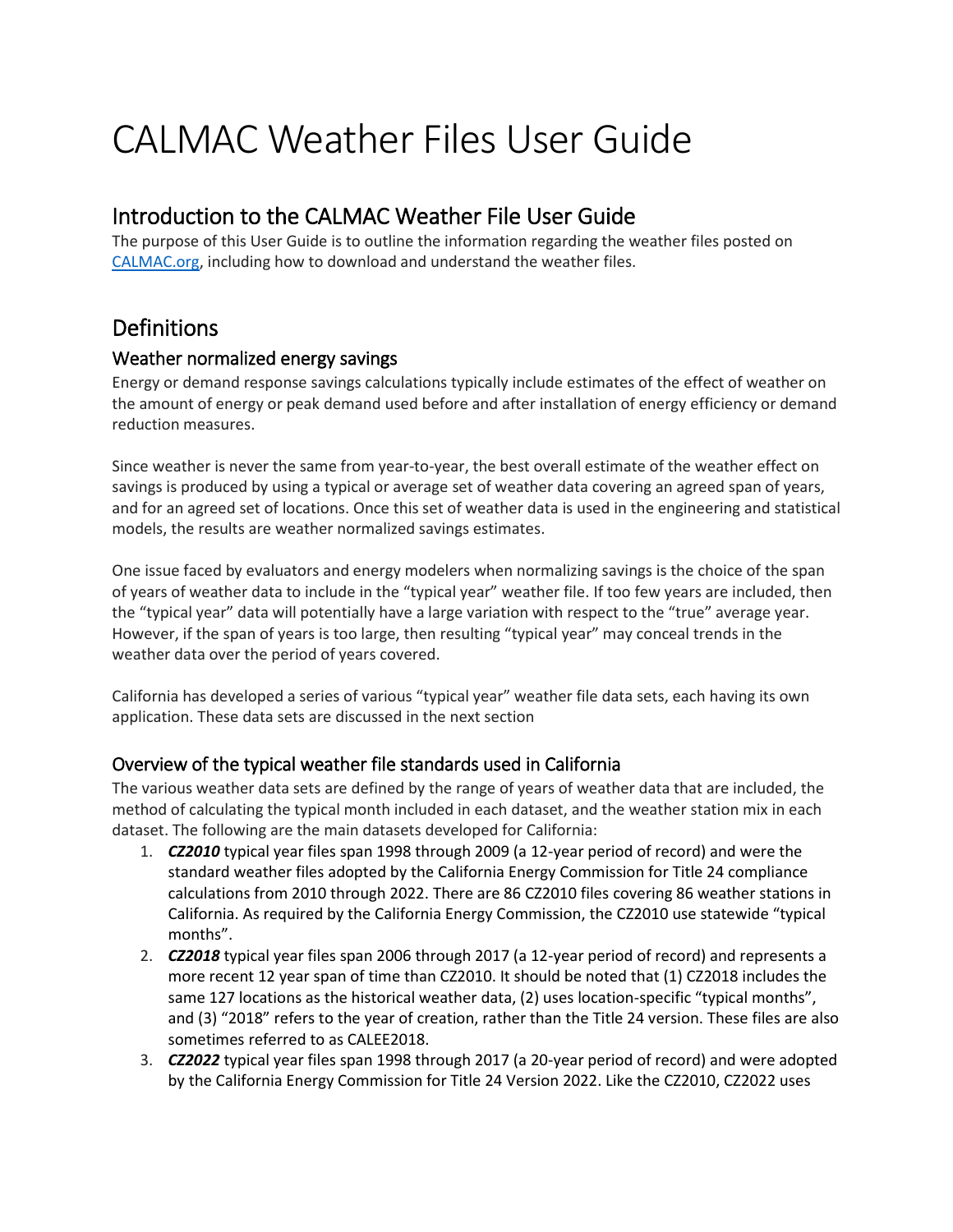statewide "typical months", which resulted in 97 locations, with 30 locations dropped due to missing data.

## Process of creating the weather files**<sup>1</sup>**

For more information see section 4 of PGE0450 referenced in footnote 1.

- 1. **Data sources -** Weather station data are from th[e Integrated Surface Database](https://www.ncdc.noaa.gov/isd) and the [National](https://nsrdb.nrel.gov/)  [Solar Radiation Database.](https://nsrdb.nrel.gov/) The [Integrated Surface Database](https://www.ncdc.noaa.gov/isd) is maintained by the National Center for Environmental Information (NCEI). Satellite-derived solar radiation data originates from the [National Solar Radiation Database](https://nsrdb.nrel.gov/) (NSRDB) maintained by the National Renewable Energy Laboratory.
- 2. **Quality control and addressing missing data** The biggest challenge encountered in processing the observed climatic data is how to deal with missing data elements. This project treats missing data elements in the following different ways depending on their importance and whether there are any meaningful ways for interpolation.
	- a. For those elements regarded as stochastic, such as wind direction and present weather, the approach is to use a "step function" that repeats the last available data element for half of the duration and repeats the next available data element for the remaining half of the duration of the missing interval.
	- b. For those elements regarded as sequential, such as pressure, wind speed, cloud cover, opaque cover, ceiling, and visibility, the approach is to use linear interpolations.
	- c. A more elaborate interpolation procedure has been developed for dry-bulb and dew point temperatures, partly because of its importance in building energy simulations and partly because diurnal temperature profiles are relatively predictable.
	- d. The reporting of liquid precipitation, i.e., rainfall, is rather distinct and requires special treatment. Although the original intent was to simply pass on what was reported, i.e., multiple and often overlapping reports of rainfall amount and duration, this is judged to be not very usable and frequently misleading to users. Hence, an attempt has been made to interpret and reconcile the reported rainfall amounts and durations, that are then reported as simple hourly values.

## Historical Weather Files

 $\overline{\phantom{a}}$ 

The historical weather data is organized by year, starting with 2014 for 131 locations, of which 122 have data for all 8 years. Current year data is updated daily. Data for the current year uses modeled solar radiation data. The year prior to the current year also used modeled solar radiation data until the satellite-derived radiation data for the year prior to the current year becomes available. The weather data for the year prior to the current year is updated, using the satellite-derived radiation data, in approximately July of the current year.

 $1$  For detailed information, including file naming conventions, formats, and data processing procedures, refer to: Update of California Weather Files for Use in Utility Energy Efficiency Programs and Building Energy Standard Compliance Calculations, CALMAC Study ID PGE0450.00. This study is available for download on the CALMAC Searchable Database, found elsewhere on this site.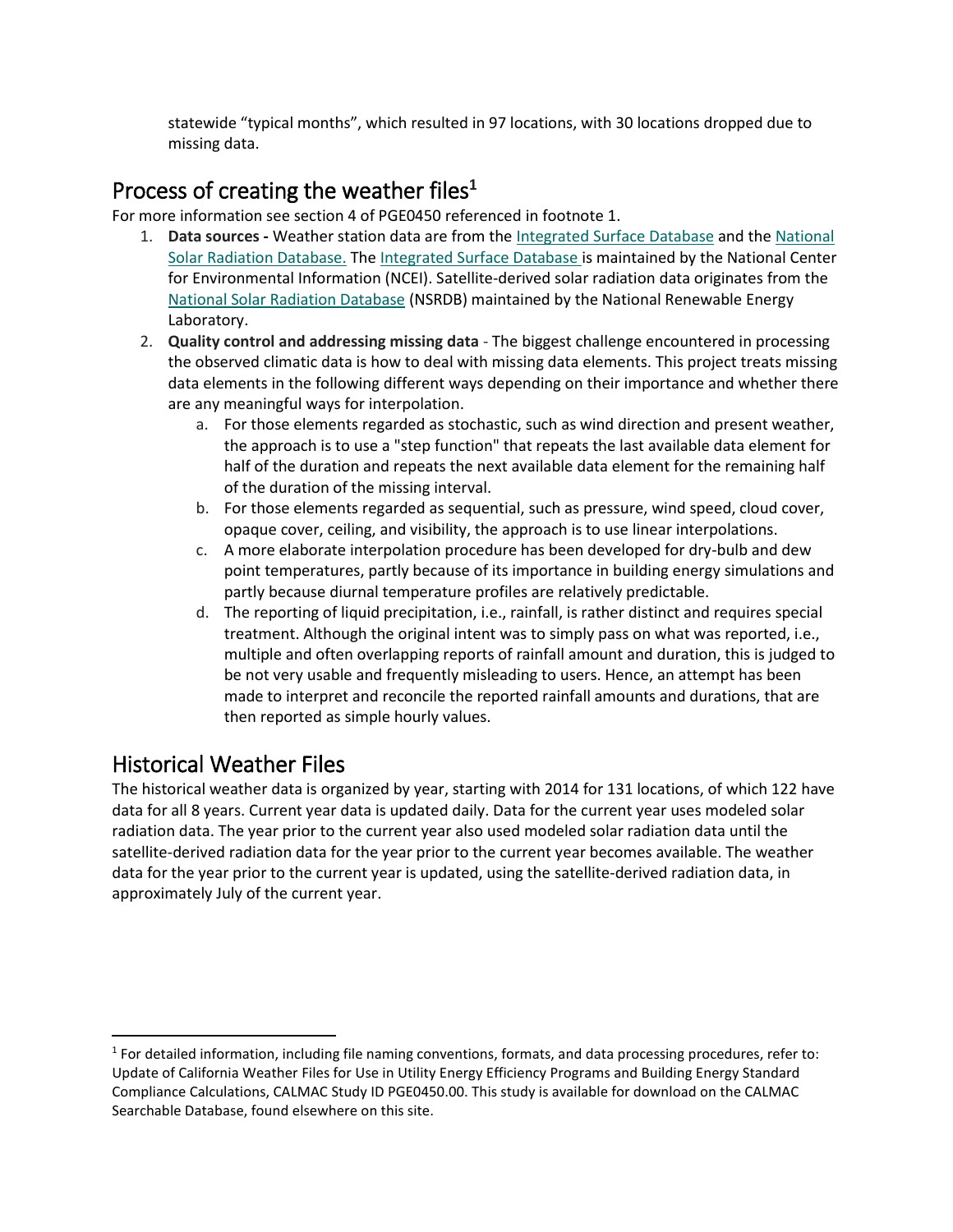# Obtaining the weather files

#### Downloading weather files

There are two methods for obtaining weather files fro[m CALMAC.org.](https://www.calmac.org/) Method 1) go to [https://www.calmac.org/weather.asp,](https://www.calmac.org/weather.asp) scroll to the table with the weather data by city, click on the weather file you'd like and it will automatically download to your computer. On this page you can download typical weather files (CZ2010, CZ2018, and CZ2022) and historical weather files (2014-2022) for all cities or certain cities. Method 2) use the CALMAC Application Programming Interface (API)<sup>2</sup> in your program to access the data directly. The instructions for the use of the CALMAC API can be found at [https://www.calmac.org/apiguide.asp.](https://www.calmac.org/apiguide.asp)

#### Extracting weather files

When a weather file for a particular site is downloaded you will receive a zip file containing six files. One of the files is a text file labeled "importing FIN4 files into Excel" which, when opened, supplies clear instructions on how to import the FIN4 file into Excel.

#### Understanding workbook tabs after importing the weather data into Excel

Each Excel workbook tab automatically includes graphs of some of the parameters presented in the spreadsheet. In addition, the text file in the download folder gives a simplified description of the parameters seen across the top of the four tabs in the spreadsheet. A more complete description of the headers and the data presented in the various tabs is presented below:

**Sheet 2 Tab** – presents the hourly recorded values for the variables for the entire year.

- 1. Row 1 contains the header information on the weather station:
	- 1. Station Name,
	- 2. World Meteorological Organization (WMO) Station Number,
	- 3. Latitude (N+, S-),
	- 4. Longitude (E+, W-),
	- 5. Elevation (m),
	- 6. WMO region number,
	- 7. Time Zone, ISO-3166 3-letter Country Code, and
	- 8. Köppen climate classification.
- 2. Rows 2 and 3 contain the column headings, from left to right:
	- 1. Year,
	- 2. Month,
	- 3. Day,
	- 4. Hour,

 $\overline{\phantom{a}}$ 

- 5. Dry-bulb Temperature (C),
- 6. Dew Point Temperature (C),
- 7. Pressure (mb),
- 8. Sky Cover (tenths),
- 9. Opaque Cover (tenths),
- 10. Wind Speed (m/s),
- 11. Wind Direction (degrees),

 $<sup>2</sup>$  APIs are code inserted into a user's program so the program can automatically download the weather from</sup> multiple sites and/or can routinely download sets of data. It is intended for the more sophisticated user.